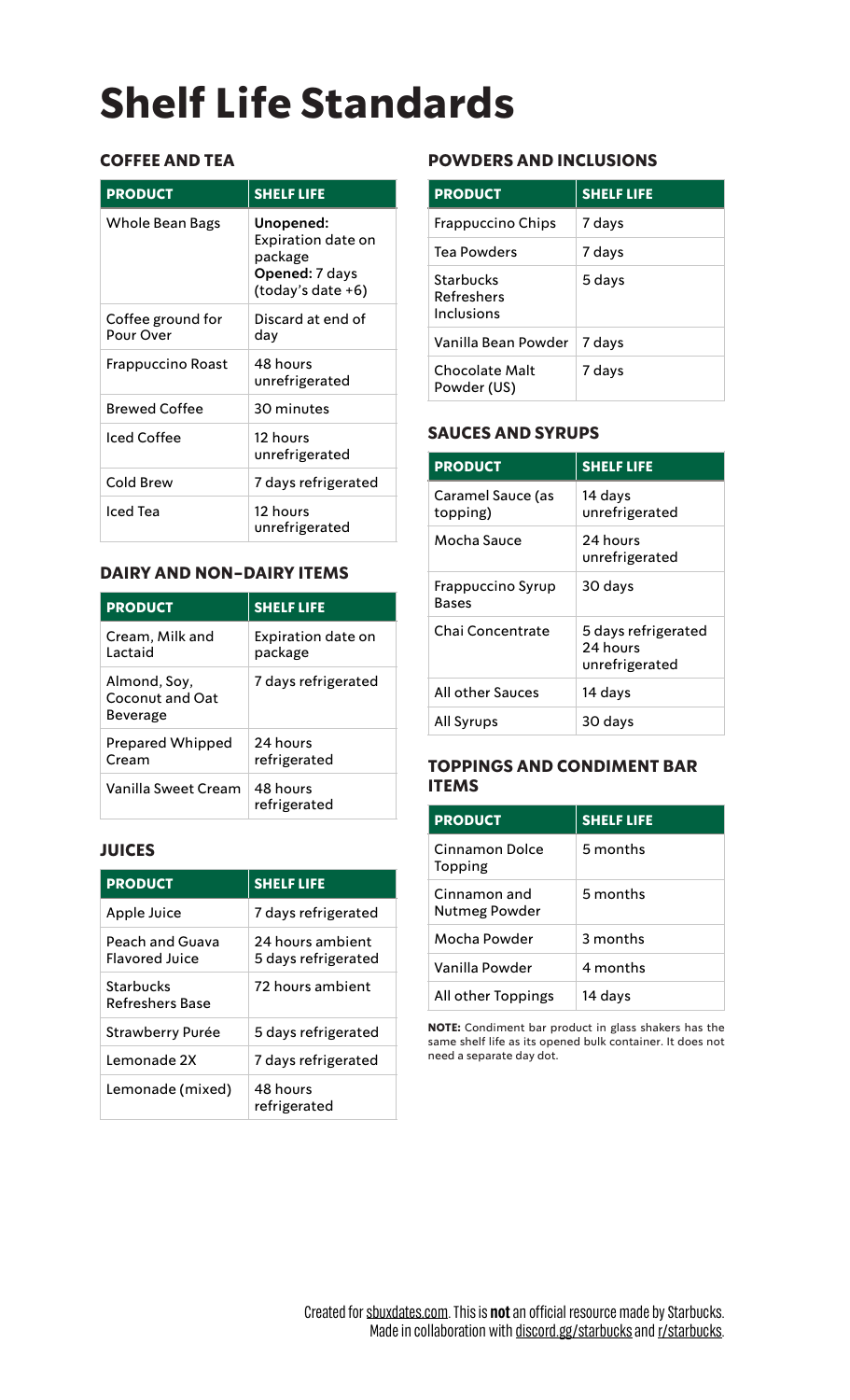# **Beverage Component Recipes**

#### **WHIPPED CREAM**

|    | <b>MAJOR STEPS</b>           | <b>BUILD NOTES</b>                                                                                   |
|----|------------------------------|------------------------------------------------------------------------------------------------------|
| 1. | Pump Vanilla<br>syrup        | 4 pumps into steaming pitcher.                                                                       |
| 2. | Pour heavy<br>cream          | Fill steaming pitcher to "max fill"<br>line.<br>Pour ingredients into the whipped<br>cream canister. |
| 3. | <b>Charge</b><br>ingredients | Place whipped cream charger into the<br>charger holder and twist the charger<br>onto the dispenser.  |
| 4. | <b>Shake canister</b>        | 4 times in upright position.                                                                         |
| 5. | Label canister               | Place canister on its side.<br>Day dot canister.                                                     |
| 6. | <b>Shake canister</b>        | 8 times in upside down position.<br>Remove the whipped cream<br>charger.                             |

**QUALITY NOTES:** Always prepare whipped cream using a canister at fridge temperature.

# **TEAVANA ICED TEA**

|              | <b>MAJOR STEPS</b>        | <b>BUILD NOTES</b>                                                                                      |
|--------------|---------------------------|---------------------------------------------------------------------------------------------------------|
| 1.           | <b>Prepare</b>            | Using tongs, place place one iced tea<br>filterbag into dry 2-litre pitcher.                            |
| $\mathbf{2}$ | <b>Add hot water</b>      | To 1 L line.                                                                                            |
| 3.           | Steep                     | For 5 minutes for all teas.                                                                             |
| 4.           | <b>Drain</b>              | Lift bag out with tongs and drain bag<br>for 10 seconds                                                 |
| 5.           | Add ice and<br>cold water | Add one Venti scoop of ice.<br>$\ddot{\phantom{0}}$<br>Fill to the 21 line with cold filtered<br>water. |
| 6.           | Finish                    | Mix well with whisk.<br>Cover with appropriate lid and<br>date code.<br>Store unrefrigerated on CBS.    |

**QUALI-TEA NOTES:** Never squeeze the tea bag. Squeezing can cause bitterness.

#### **ICED COFFEE**

|    | <b>MAJOR STEPS</b>                     | <b>5 oz. BAG</b>                                                             | 9 oz. BAG |  |  |
|----|----------------------------------------|------------------------------------------------------------------------------|-----------|--|--|
| 1. | <b>Set brew size</b>                   | To half batch.<br>To quarter batch.                                          |           |  |  |
| 2. | <b>Brew</b>                            | Into urn.                                                                    |           |  |  |
| 3. | Dispense into<br>2-litre<br>pitcher(s) | To 11 line.                                                                  |           |  |  |
| 4. | Add ice                                | To $21$ line.                                                                |           |  |  |
| 5. | Finish                                 | Cover with appropriate lid and<br>date code.<br>Store unrefrigerated on CBS. |           |  |  |

# **COLD BREW (TODDY)**

|    | <b>MAJOR STEPS</b>   | 3 lb. BAG                                                                                                                                    | 5 lb. BAG                                                          |  |
|----|----------------------|----------------------------------------------------------------------------------------------------------------------------------------------|--------------------------------------------------------------------|--|
| 1. | Prepare and<br>grind | Open the filter and place into dry<br>Toddy brewer.<br>Fill with coarsely ground Cold<br>$\ddot{\phantom{0}}$<br><b>Rrew Rlend</b>           |                                                                    |  |
| 2. | Add cold water       | Pour 4.5 L<br>$\cdot$ Pour 7 L into<br>$\ddot{\phantom{0}}$<br>into the filter.<br>the filter.                                               |                                                                    |  |
|    |                      | Tie the string in a knot around the<br>filter.                                                                                               |                                                                    |  |
|    |                      | Pour another<br>4.5 L on top of<br>the the<br>closed filter.                                                                                 | $\cdot$ Pour another<br>7 L on top of<br>the the<br>closed filter. |  |
| 3. | <b>Brew</b>          | Cover the Toddy brewer with lid.<br>Date code the brewer for 20 hour<br>hrew time<br>Store in BOH and let the coffee<br>brew unrefrigerated. |                                                                    |  |
| 4. | <b>Dispense</b>      | Transfer Cold Brew concentrate into<br>2-litre pitchers.                                                                                     |                                                                    |  |
| 5. | <b>Finish</b>        | Cover with appropriate lid and<br>date code.<br>Store in the refrigerator.                                                                   |                                                                    |  |

**QUALITY NOTES:** Be careful when moving the Toddy around. Agitation can cause over-extraction.

# **VANILLA SWEET CREAM**

| <b>MAJOR STEPS</b> | SMALL/325 ml                                                                           | MEDIUM/532 ml                                                                             | LARGE/2L                                                                                                |
|--------------------|----------------------------------------------------------------------------------------|-------------------------------------------------------------------------------------------|---------------------------------------------------------------------------------------------------------|
| Step1              | Pump Vanilla syrup into steaming<br>pitcher: 8 pumps.                                  | Pump Vanilla syrup into steaming<br>pitcher: 13 pumps.                                    | In a 2-litre pitcher, pour Heavy<br>cream to <b>1L</b> line.                                            |
| Step 2             | Add dairy to steaming pitcher: 2%<br>to short line then heavy cream to<br>grande line. | Add dairy to steaming pitcher: 2%<br>to <b>tall</b> line then heavy cream to<br>max line. | In a cold foam blender, measure<br><b>350 ml</b> of Vanilla syrup and add it<br>to the 2-litre pitcher. |
| Step 3             | Pour Sweet Cream into dedicated<br>carafe and attach lid. Mix well.                    | Pour Sweet Cream into dedicated<br>carafe and attach lid. Mix well.                       | In a cold foam blender, measure<br><b>600 ml</b> of 2% and add it to the 2-<br>litre pitcher.           |
| Step 4             |                                                                                        |                                                                                           | Agitate with a whisk to mix well.<br>Place lid on 2-litre pitcher.                                      |

Created for [sbuxdates.com.](http://sbuxdates.com) This is **not** an official resource made by Starbucks. Made in collaboration with [discord.gg/starbucks](https://discord.gg/starbucks) and [r/starbucks.](https://www.reddit.com/r/starbucks/)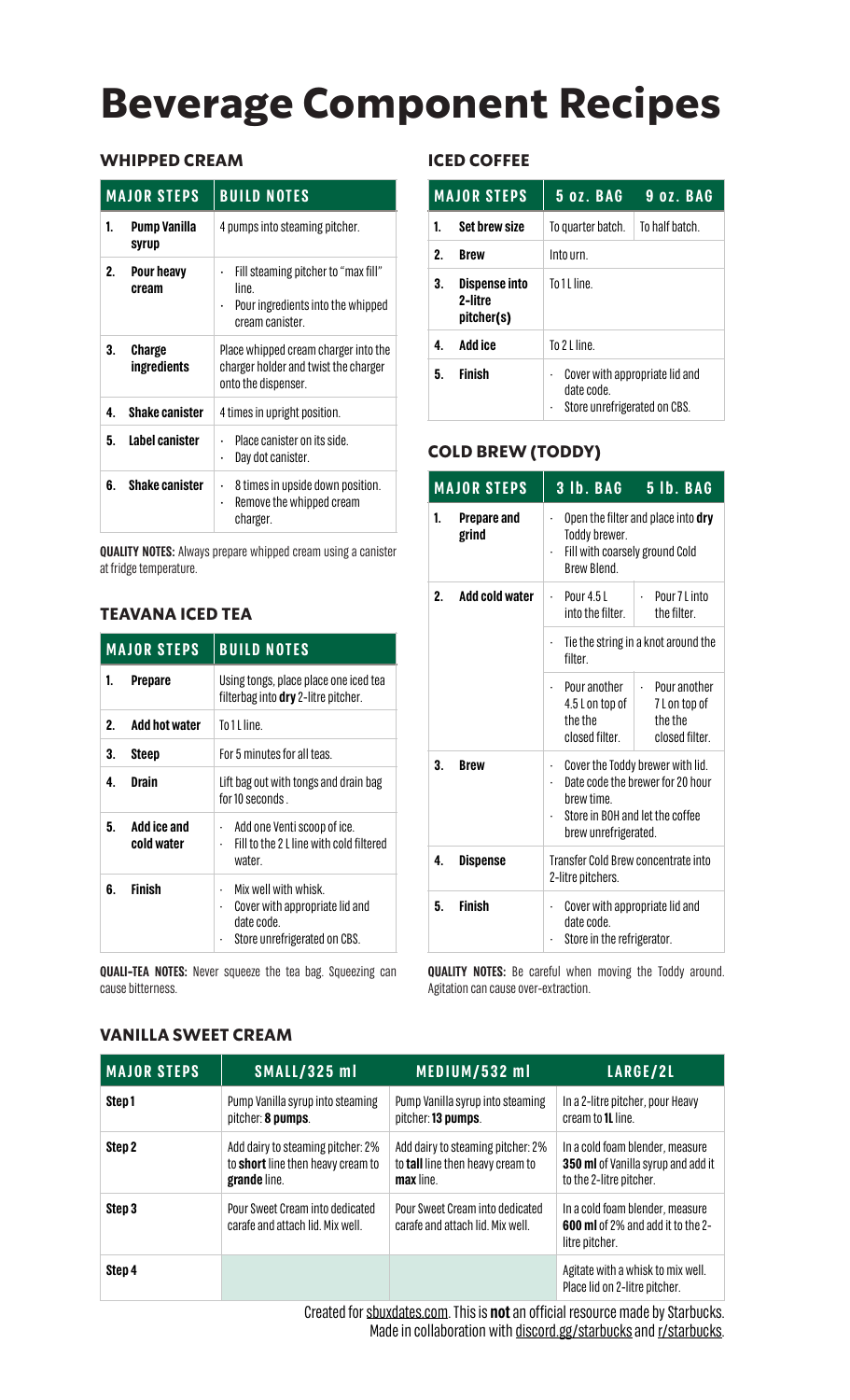# **Standard Builds**

#### **ESPRESSO**

|    | <b>MAJOR STEPS</b>                                | S                                                    |   | G |     |
|----|---------------------------------------------------|------------------------------------------------------|---|---|-----|
| 1. | <b>Steam milk</b>                                 | Pour milk to appropriate line on<br>pitcher. Aerate. |   |   |     |
| 2. | Queue espresso shots                              |                                                      |   |   |     |
|    | For Lattes and<br>Cappuccinos                     |                                                      |   | 2 | 2   |
|    | <b>For Americanos</b>                             |                                                      | 2 | 3 |     |
|    | For Flat Whites<br>(ristretto)                    | 2                                                    | 2 |   | 3   |
| 3. | <b>Pump flavored</b><br>syrup<br>(full dose pump) | 2                                                    | 3 |   | 'n. |
| 4  | <b>Finish</b>                                     | Fill cup with steamed milk.<br>Top per recipe.       |   |   |     |

**QUALITY NOTES:** Caramel Macchiatos get one less pump of syrup. Flat Whites are made with whole milk. Shots should pull between 18 and 23 seconds. Swirl espresso with sauces and syrup to combine. Drinks with whipped cream should get minimal foam.

#### **ICED ESPRESSO**

| <b>MAJOR STEPS</b> |                                                   |                                        | G |   |  |  |  |
|--------------------|---------------------------------------------------|----------------------------------------|---|---|--|--|--|
| 1.                 | Queue espresso shots                              |                                        |   |   |  |  |  |
|                    | For Iced Lattes                                   |                                        | 2 | 3 |  |  |  |
|                    | <b>For Iced Americanos</b><br>and Shaken Espresso | 2                                      | 3 |   |  |  |  |
|                    | For Iced Flat Whites<br>(ristretto)               | 2                                      | 3 |   |  |  |  |
| 2.                 | <b>Pump flavored</b><br>syrup<br>(full dose pump) | 3                                      |   | ჩ |  |  |  |
| 3.                 | <b>Add milk</b>                                   | Add cold milk to upper line on<br>CUD. |   |   |  |  |  |
| 4                  | <b>Finish</b>                                     | Fill cup with ice.<br>Top per recipe.  |   |   |  |  |  |

**QUALITY NOTES:** Shaken Espressos get half dose pumps of syrup. Iced Caramel Macchiatos get one less pump of syrup. Iced Flat Whites are made with whole milk. Shots should pull between 18 and 23 seconds. Swirl espresso with sauces and syrup to combine. Always catch shots in shot glass before pouring on ice to allow shots to form.

### **CUSTOM TEA LATTE**

| <b>MAJOR STEPS</b> |                                                                  | S                                                                      |   | G |  |
|--------------------|------------------------------------------------------------------|------------------------------------------------------------------------|---|---|--|
| 1.                 | <b>Steam milk</b>                                                | Short Line<br>Tall Line                                                |   |   |  |
| 2.                 | Add tea<br>sachet(s)                                             |                                                                        |   | 7 |  |
| 3.                 | Pump Liquid<br><b>Cane Sugar</b><br>into cup<br>(half dose pump) | 2                                                                      | 3 |   |  |
|                    | Finish                                                           | Fill cup half full with hot water.<br>Fill the rest with steamed milk. |   |   |  |

**QUALI-TEA NOTES:** London Fogs get full dose pumps of Vanilla syrup.

# **ICED CUSTOM TEA LATTE**

| <b>MAJOR STEPS</b> |                                                                  | T                                                                                                                                                                                                                                                           | G |   |  |
|--------------------|------------------------------------------------------------------|-------------------------------------------------------------------------------------------------------------------------------------------------------------------------------------------------------------------------------------------------------------|---|---|--|
| 1.                 | Steep tea                                                        | Add tea sachet(s) to the<br>appropriate size hot cup. T:1,<br>G:2, V:2<br>Fill cup half full with hot<br>water.<br>Allow tea to steep:<br>White and Green teas: 3<br>minutes<br>Black and herbal teas: 5<br>minutes<br>Remove tea sachet(s) using<br>tongs. |   |   |  |
| 2 <sup>1</sup>     | Add tea to shaker                                                | To Base line                                                                                                                                                                                                                                                |   |   |  |
| 3.                 | <b>Pump Liquid Cane</b><br>Sugar into shaker<br>(half dose pump) | 3                                                                                                                                                                                                                                                           | 4 | 6 |  |
| 4.                 | Add ice                                                          | Fill to Ice line.                                                                                                                                                                                                                                           |   |   |  |
| 5.                 | <b>Shake and pour</b>                                            | Shake 10 times and pour into cup.                                                                                                                                                                                                                           |   |   |  |
| 6.                 | Finish                                                           | Fill cup with milk.                                                                                                                                                                                                                                         |   |   |  |

**QUALI-TEA NOTES:** Never squeeze the tea bag. Squeezing can cause bitterness. Iced London Fogs get full dose pumps of Vanilla syrup.

# **COLD FOAM MODIFIER**

| <b>MAJOR STEPS</b> |                                                       | <b>BUILD NOTES</b>                                                        |  |  |
|--------------------|-------------------------------------------------------|---------------------------------------------------------------------------|--|--|
|                    | Add milk                                              | Pour nonfat milk to 100 ml line.                                          |  |  |
| 2.                 | Add syrup                                             | Pump 2 pumps Vanilla syrup (full<br>dose pump) into cold foam<br>pitcher  |  |  |
| 3.                 | <b>Blend Cold Foam in</b><br><b>Cold Foam pitcher</b> | Blend $-$ press button #3.                                                |  |  |
|                    | Finish                                                | Leave 2 cm of room in the<br>prepared beverage and top with<br>cold foam. |  |  |

Created for [sbuxdates.com.](http://sbuxdates.com) This is **not** an official resource made by Starbucks. Made in collaboration with [discord.gg/starbucks](https://discord.gg/starbucks) and [r/starbucks.](https://www.reddit.com/r/starbucks/)